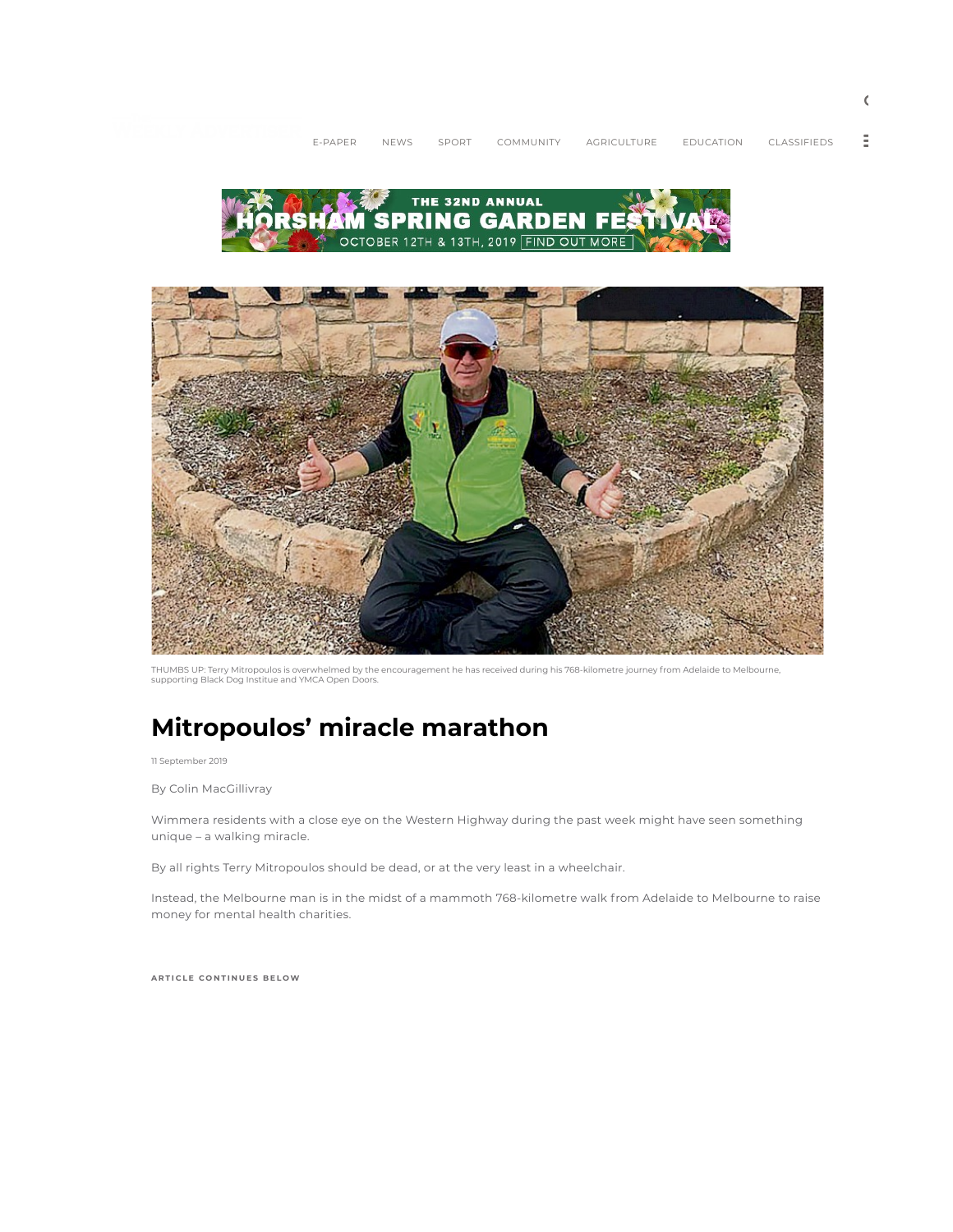

While the prospect of walking an average of about 20 kilometres a day for 42 days might seem daunting to most, Mr Mitropoulos is no stranger to adversity.

Nine years ago, the father of two was diagnosed with a brain tumour and underwent 13 brain surgeries, eventually requiring a mechanical valve and two shunts to regulate his brain fluid.

While in hospital he contracted an antibiotic-resistant 'superbug' and was on 72 different medications to help fight the infection.

Given a five percent chance of living, Mr Mitropoulos turned to an experimental drug from overseas.

It halted the infection but damaged his central nervous system; he suffered a stroke, was rendered paraplegic and could not see or hear.

Mr Mitropoulos said he emerged from the experience physically and emotionally shattered.

"I had very little life left," he said.

"I was in hospital for four years, I was wheelchair-bound, I was a vegetable in bed, and I was told I would never walk again.

"It's really hard to interpret what I experienced, but I knew there was more in me."

Mr Mitropoulos was determined to regain some semblance of his old life.

He assembled a team of physio, remedial and occupational therapists, a personal trainer and even an acupuncturist to help him do what doctors said was impossible – walk again.

"The team I put together were people who knew what they were doing and, more importantly, believed in me," he said.

"They said, 'this guy really wants to better himself, let's help him'.

"They helped me overcome the impossible and make it possible.

"When you're working together, anything is possible."

The idea of working together to overcome all odds resonates strongly with Mr Mitropoulos.

After struggling with his mental health during his ordeal in hospital, he was inspired to help others with their own mental health battles.

This year he decided to undertake his huge walk in support of the Black Dog Institute and the YMCA Open Doors program, with a target of raising \$200,000.

"I know the mental health problems are growing. Having lived with it myself, I'm an example of that," he said.

"It's not about how you overcome it; it's about how you live with it.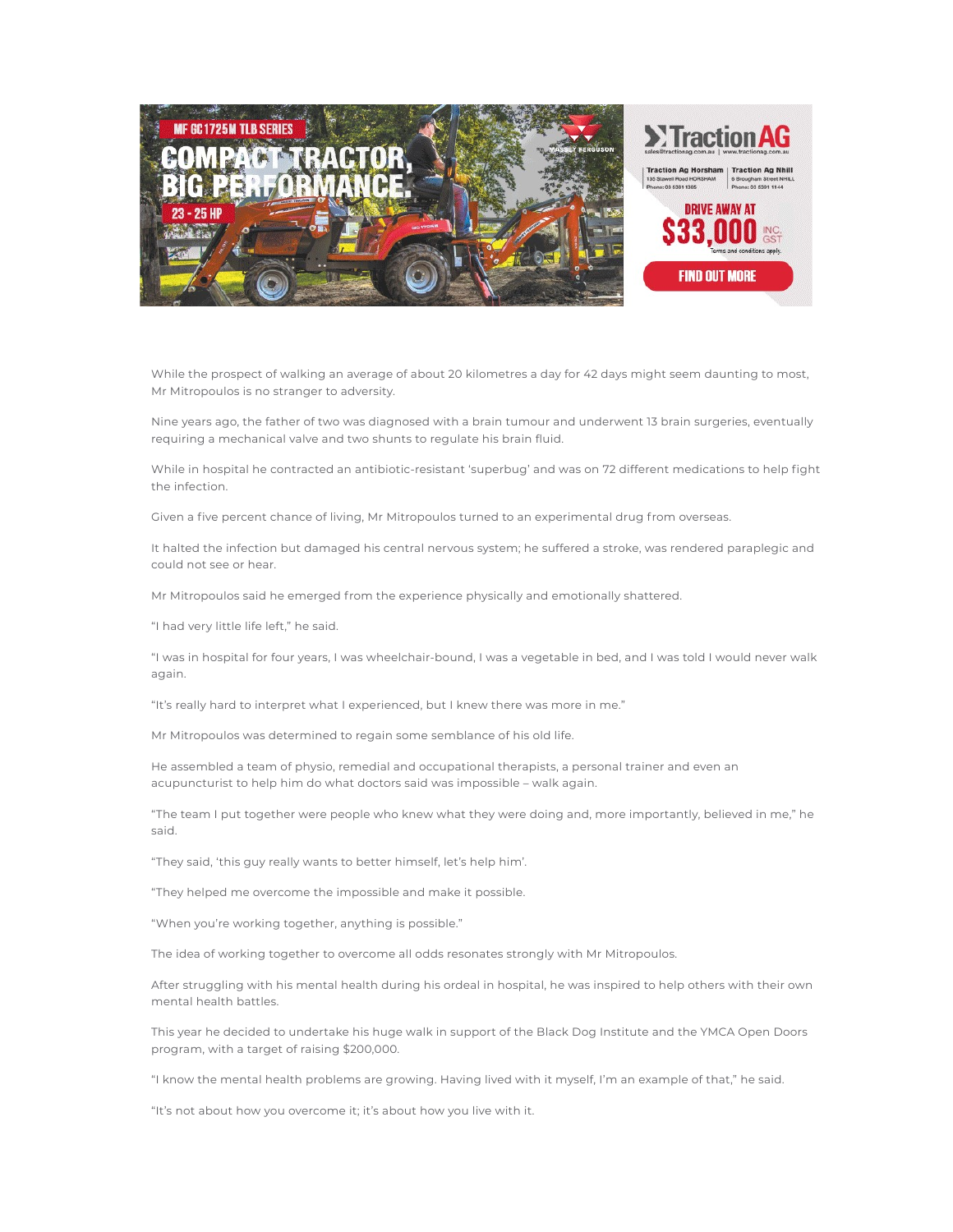"I thought, 'let's walk from Adelaide to Melbourne and really show everyone that when we are working together, look what we can achieve'.

Mr Mitropoulos' journey, known as 'Walk and Shine' started in Adelaide on August 17.

He crossed the border into Victoria on Tuesday last week and has stopped in Kaniva, Nhill, Gerang, Wail, Horsham and Dadswells Bridge so far on his way through the Wimmera.

In the next four days he will continue on to Deep Lead, Stawell and Ararat.

Mr Mitropoulos said the encouragement and support he had received from people along the way was staggering.

"It's remarkable the support that I've had," he said.

"I am finding it a little bit overwhelming, in a good way.

"People who are driving by have stopped and pulled over and introduced themselves."

Mr Mitropoulos said he had never done a walk of this magnitude before but was feeling good and thoroughly enjoying the experience.

"The reason I'm having fun is because of the support crew I have," he said.

"We sing and we listen to music down the highway and share our jokes and stories with each other.

"Having that, it allows you to remove your thoughts from only walking.

"You really haven't got time to think about what you're doing other than entertaining yourself and others.

"This literally would not have been possible without them."

Mr Mitropoulos admitted he was unsure how he would feel when he reached Melbourne, which he plans to do on September 27.

But regardless of what happens, he said he would continue to enjoy life and try to help others do the same by supporting mental health charities.

"This for me is the beginning of something new that I'm going to fulfil year in and year out – making sure that support is out there for people with mental health issues.

"There are people out there who we can provide some sort of service for that they require.

"It's absolutely extraordinary knowing that we as a whole are able to have an impact in someone's life.

"I don't think there's anything much more rewarding than knowing we have had that impact on others."

To support Mr Mitropoulos' Walk and Shine campaign, people can donate via website www.gofundme.com/f/walkandshine.

People can also find more information on the walk by visiting www.walkandshine.org.au.

#### The entire September 11, 2019 edition of The Weekly Advertiser is available online. READ IT HERE!